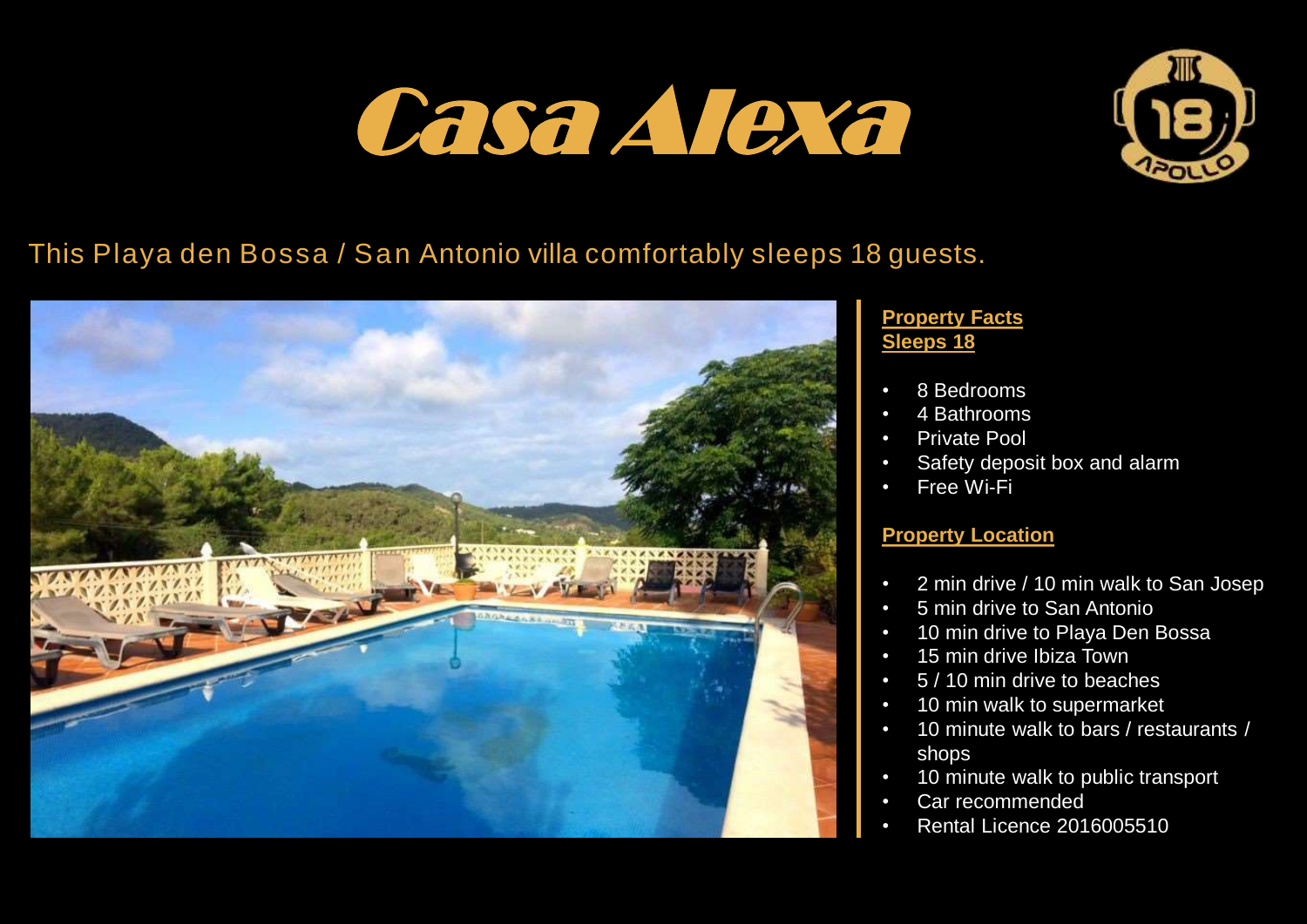



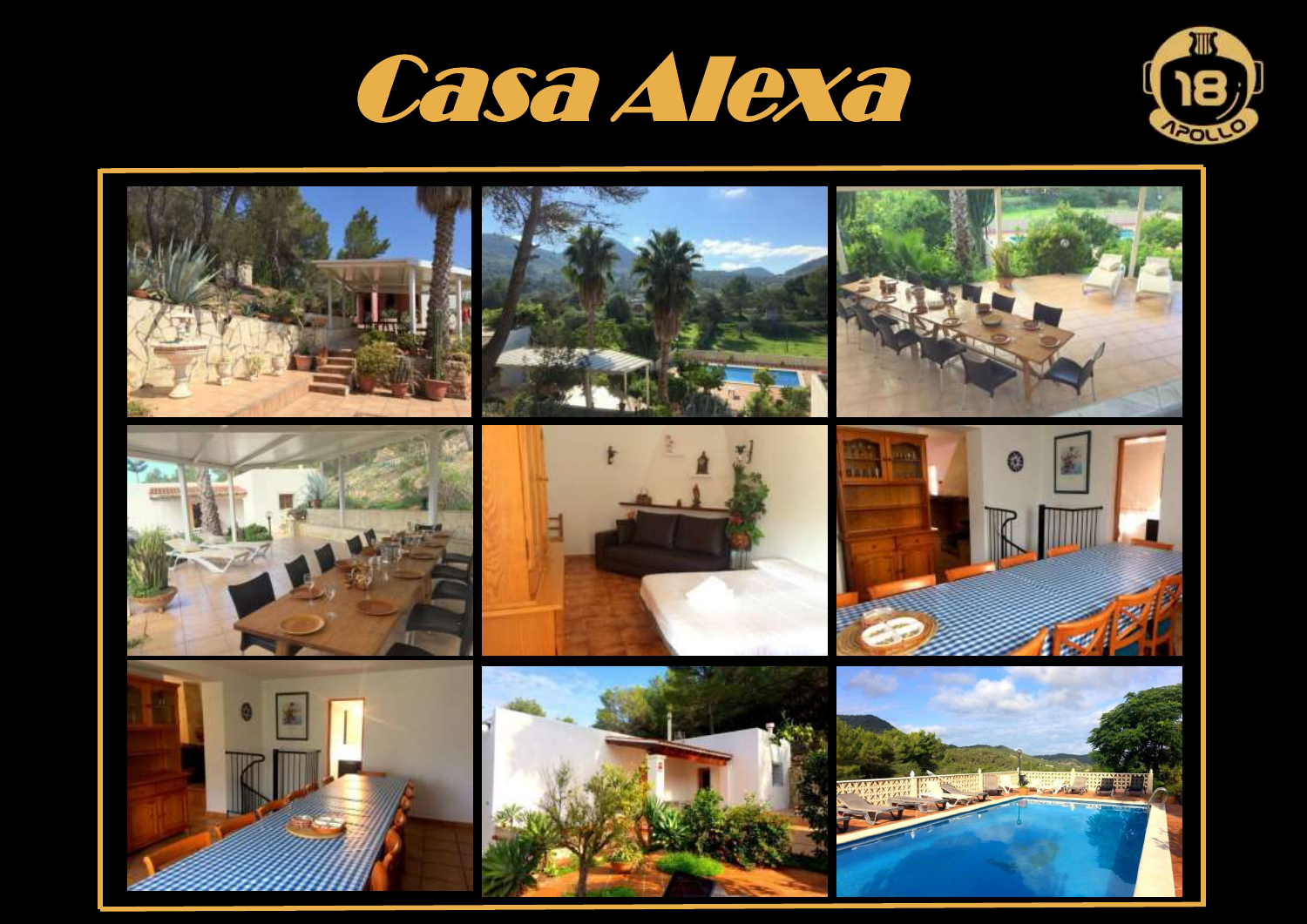## Casa Alexa



#### **About VillaAlexa**

Villa Alexa is a simple country villa in a great location. It has a private pool and is a great villa to rent for a large group or families who are looking for a base with easy access to all the main attractions of Ibiza and the wonderful beaches of the west coast.

#### **Lush countryside**

This beautiful holiday villa is situated in lush countryside but is only a ten-minute walk from the pretty and vibrant village of San Jose. This is a great villa for those who want to visit both busy resorts of Playa den Bossa and San Antonio as San Jose is located almost in the middle of the two areas. There are good transport links to reach both from the village.

A taste of authentic Ibiza village life Villa Alexa is a peaceful and secluded villa and yet a ten-minute walk up the country camino brings you right into the heart of San Jose village. This charming village has many good quality bars, cafes and restaurants and some have authentic Spanish live music events at night. San Jose has many pretty shops and occasional night markets in the church square. W e can personally recommend Raco Verd, opposite the church, for wonderful food in a really charming environment.

San Jose is situated on the main route to San Antonio in one direction and Playa den Bossa in the other. These benefits make Villa Alexa an excellent choice for groups of people who may all have different ideas of what they want from their holiday. In this location you can cover it all!

#### **Villa layout**

The property comprises of two separate buildings with a fantastic, shaded terrace area between the two. This makes it a good option for large groups who don't want to be on top of one another, but who want to come together in the beautiful outdoor communal spaces.

You approach the villa by a long, private driveway leading to the original farmhouse. There is a dining room with double doors that open onto a shaded terrace area.

As you enter the main house there is a studio bedroom with a double bed and off the dining room, there are three further bedrooms, of which two are twins and one a double. There is also an independent, modern shower room

Round to the back of the farmhouse a further double bedroom with a modern en-suite shower room. Across from the farmhouse is the annex building. On the lower floor are two twin bedrooms with an adjoining shower room. On the upper level of the annex is a modern kitchen and dining area plus a further large bedroom that can accommodate up to four single beds. There is also an independent shower room that can be accessed from the kitchen.

Outside, the large pool is 10 meters by 5 meters and is set in lovely Mediterranean gardens with many fruit trees and flowers. There are stunning views across the countryside.

### **Property Facts**

Sleeps 18

- 8 Bedrooms
- 4 Bathrooms
- Private Pool
- Safety deposit box and alarm
- Free Wi-Fi

#### **Property Location**

- 2 min drive/10 min walk to San Josep
- 5 min drive to San Antonio
- 10 min drive to Playa den Bossa
- 15 min drive to Ibiza Town
- 5/10 min drive to beaches
- 10 min walk to Supermarket
- 10 min walk to bars / restaurants / shops
- 10 min walk to Public transport
- car recommended
- Rental Licence 2016005510